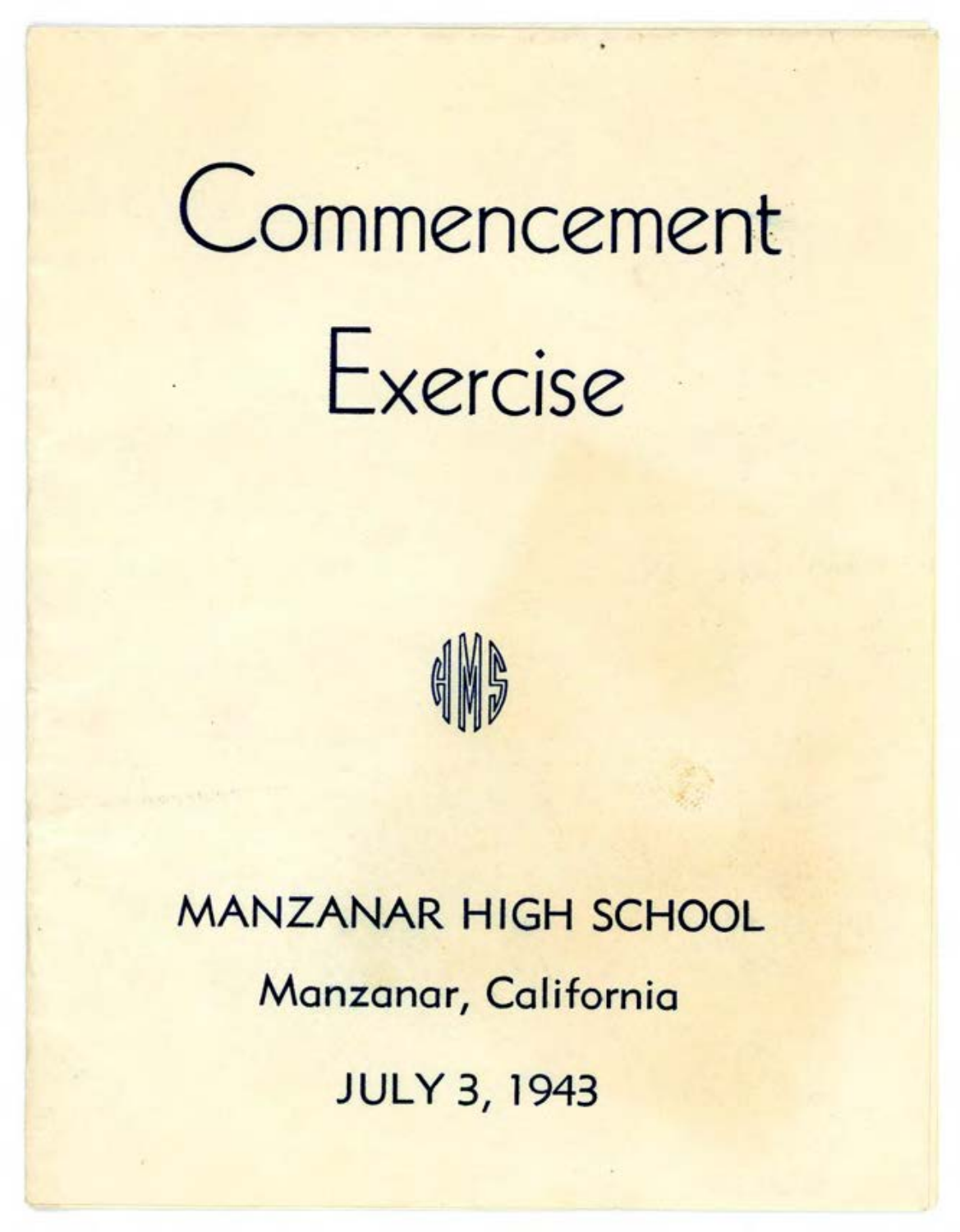# **COMMENCEMENT MANZANAR HIGH SCHOOL July 3, 1943**

Processional Invocation .................................... Reverend Kashitani Welcome .................................... Yoshikatsu Nakayama Schubert Serenade ............................ Franz Schubert Mary Kageyama Congratulation ............................ Reverend Nagatomi Commencement, July 3, 1943 ...................... Roy Toda "Our Next Step-Relocation" ........ Chizuko Sakuma "The Problems of Minority Groups" ........................... . Yoshiaki Nakayama Ave Maria ............................................ Franz Schubert **Karie** Shindo

| <b>Project Director</b>                                                                                                                                      |  |  |  |
|--------------------------------------------------------------------------------------------------------------------------------------------------------------|--|--|--|
| Ballad for Americans, John Latouche, Earl Robinson<br>Choir                                                                                                  |  |  |  |
| Principal                                                                                                                                                    |  |  |  |
| Presentation of Diplomas  Dr. Genevieve Carter<br>Superintendent                                                                                             |  |  |  |
|                                                                                                                                                              |  |  |  |
| Recessional                                                                                                                                                  |  |  |  |
| Following Graduation exercises the Parent-Teachers<br>Association of Manzanar High School is giving a<br>reception for all Seniors and their parents in Mess |  |  |  |

Guests are requested to remain in their seats until after the Recessional.

Hall 7.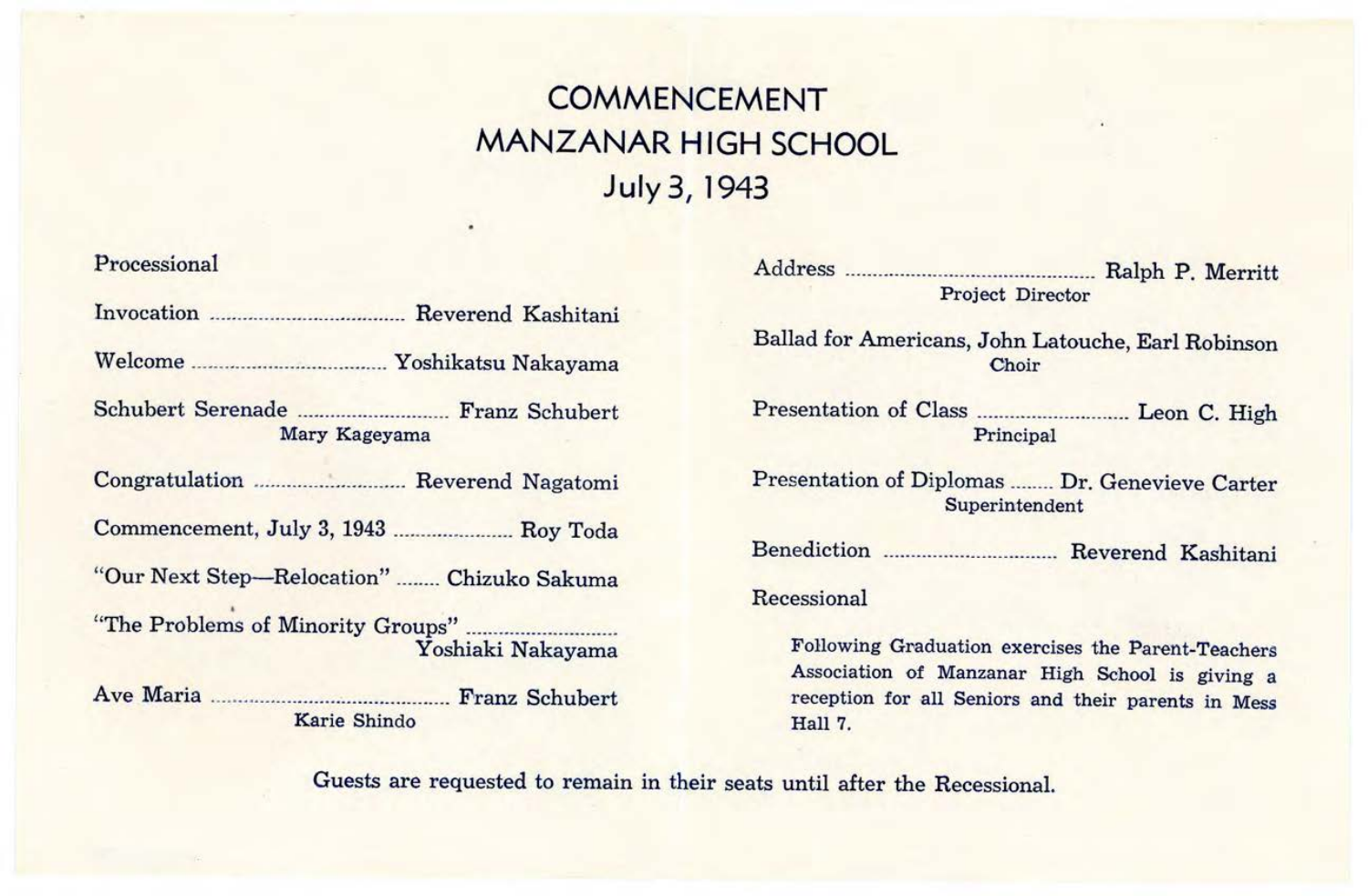#### **Senior "A" Advisor**  Miss Janet Goldberg

## **Senior "B" Advisors**

Miss Helen Ely Mrs. Blanche Chester

### **Senior "A'' Officers**

|                                     | Yoshikatsu Nakayama |
|-------------------------------------|---------------------|
|                                     |                     |
| Boys' Vice-president  George Fukuda |                     |
| Recording Secretary                 | Setsuko Takeuchi    |
| Corresponding Secretary             | Chizuko Sakuma      |
|                                     |                     |
|                                     |                     |

#### **Senior "B" Officers**

| President                | Yoshiaki Nakayama |
|--------------------------|-------------------|
|                          | Mary Kageyama     |
|                          | Tetsuko Murakami  |
| Treasurer                | Hiromu Nakamura   |
| <b>Publicity Manager</b> | Ralph Adachi      |